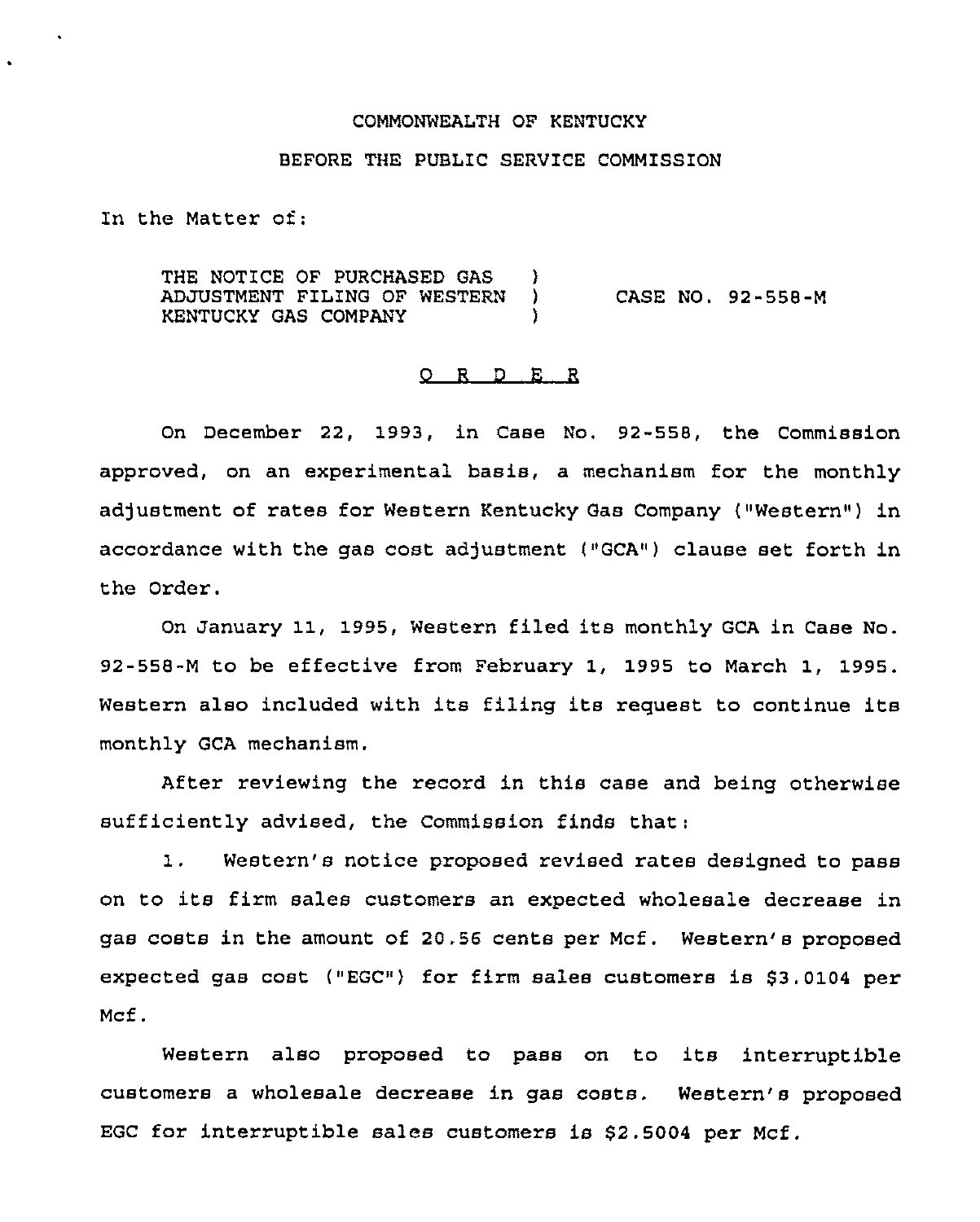2. Western has received supplier refunds of \$2,855,452, including interest, to be returned to system supply customers, resulting in a current refund factor of 9.11cents per Mcf for firm sales customers, and 3.63 cents per Ncf for interruptible customers. Total refund factors of 17.35 cents per Mcf for firm sales customers and 7.85 cents per Ncf for interruptible customers reflect current adjustments as well as adjustments from previous months.

Western's notice likewise set out a current refund adjustment for firm transportation customers of 7.92 cents per Mcf, with a 2.44 cents per Mcf current adjustment for Transportation Service Rate T-2 interruptible transportation customers. Total refund adjustments of 13.79 cents and 4.29 cents per Mcf, respectively, include previous month adjustments.

3. Western's notice set out the 6-month correction factor ("CF") of 1.15 cents per Mcf which will remain in effect until April 1, 1995. The CF is designed to recoup net under-collections of gas cost from the 6-month period ending June 30, 1994.

4. These adjustments produce gas cost adjustments of (\$ .5860) per Mcf for firm sales customers and (\$ .7437) per Mcf for interruptible sales customers.

5. The rate adjustments in the Appendix to this Order are fair, just, and reasonable, in the public interest, and should be effective for final meter readings on and after February 1, 1995.

 $-2-$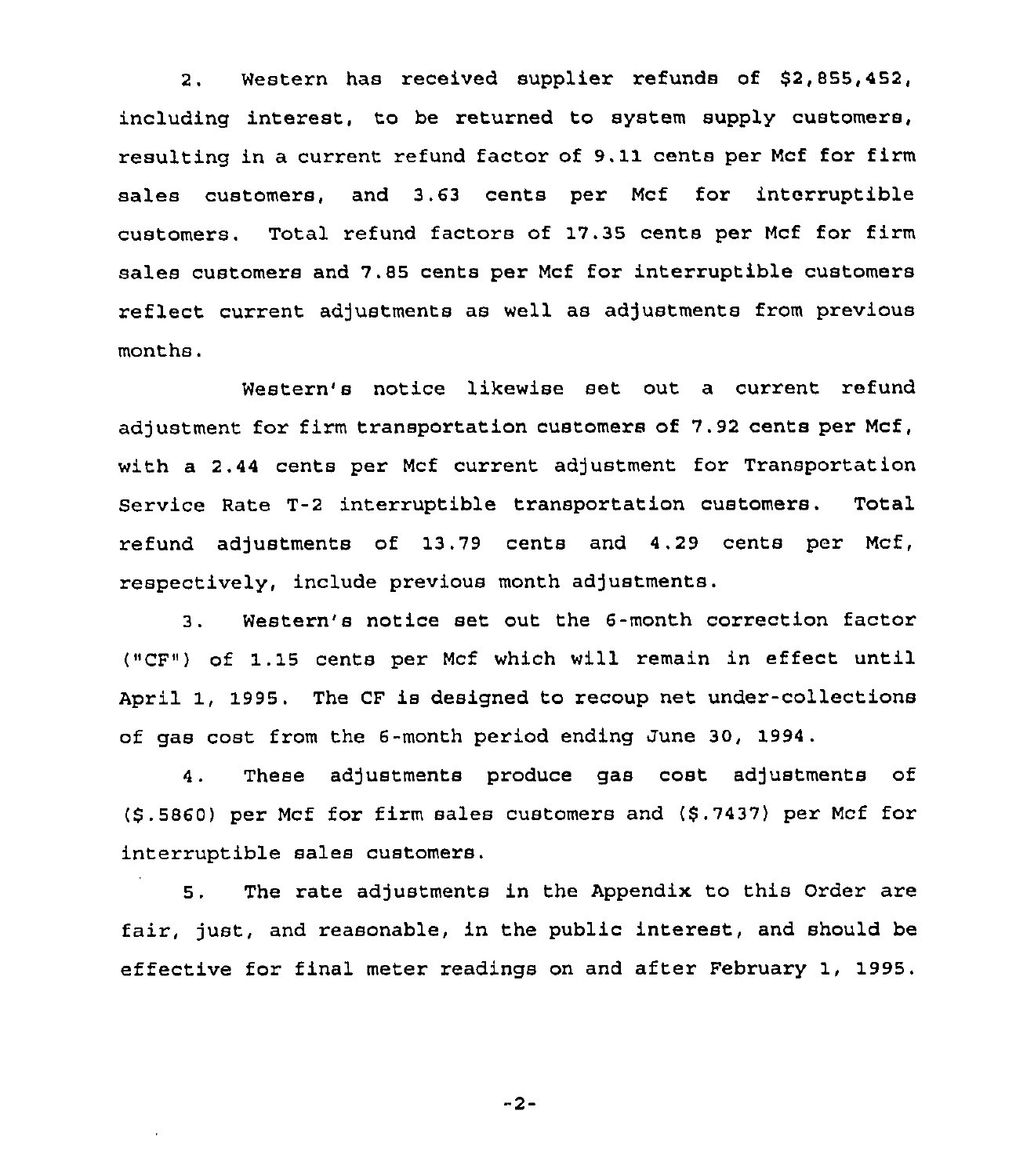IT IS THEREFORE ORDERED that:

1. The rates in the Appendix to this Order are fair, just, and reasonable and are approved effective for final meter readings on and after February 1, 1995.

2. Within 30 days of the date of this Order, Western shall file with the Commission its revised tariffs setting out the rates authorized in this Order.

3. Western shall continue the use of its monthly GCA mechanism pending the Commission's decision regarding final approval in Case No. 92-558.<sup>1</sup>

Done at Frankfort, Kentucky, this 1st day of February, 1995.

PUBLIC SERVICE COMMISSION

 $P_{\text{chairman}}$  /  $Q_{\text{chairman}}$ 

Vice C

Commis<mark>bion</mark>e  $K$  Bu j 4<br>Http

ATTEST:

Executive Director

 $\mathbf{1}$ Case No. 92-558, Limited Rate Change of Western Kentucky Gas Company, Order dated December 22, 1993.